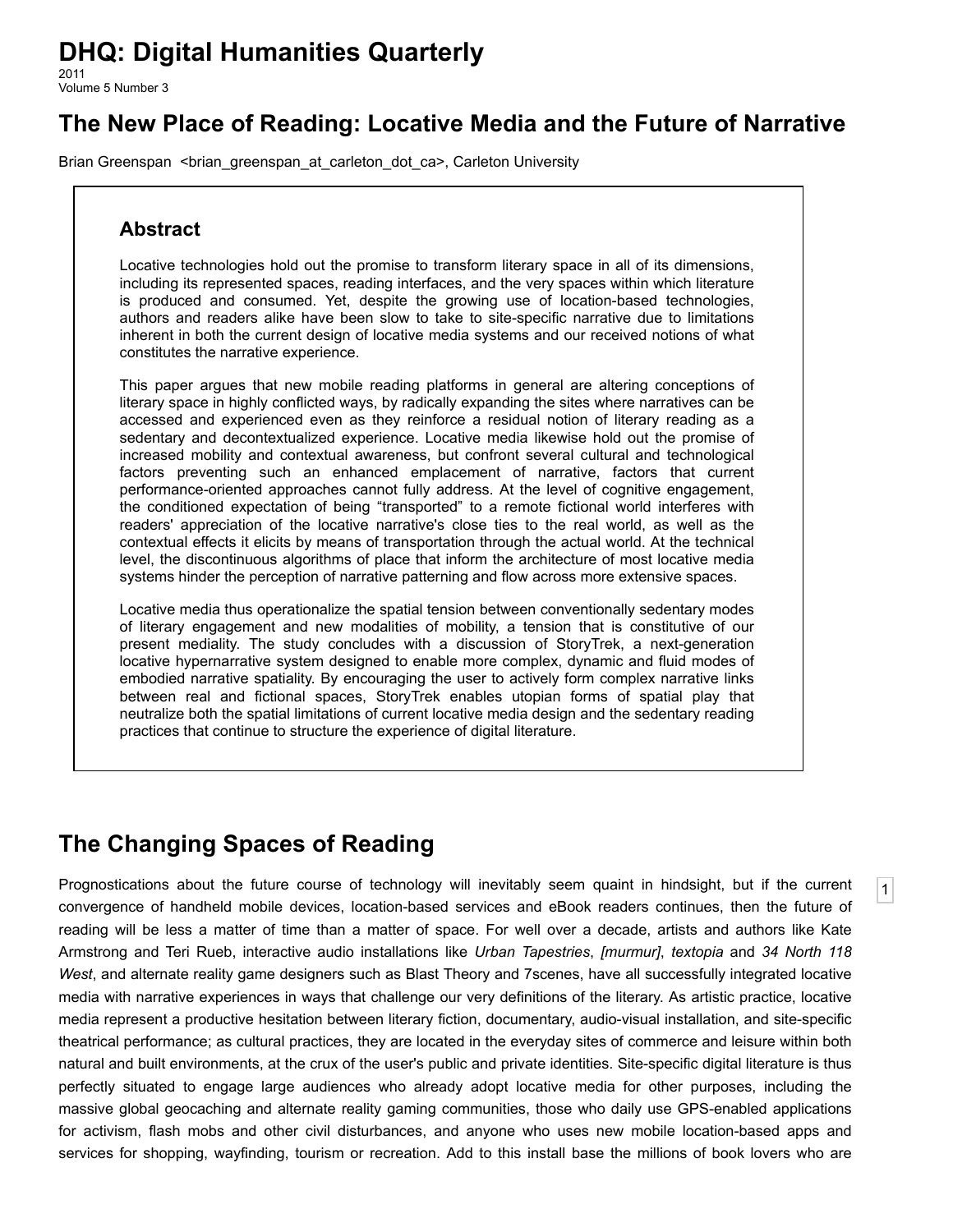embracing the explosion of popular mobile reading formats and platforms for eBooks and audio books, and the potential audience for locative narrative seems vast indeed.

[2](#page-1-0)

[3](#page-1-1)

[4](#page-1-2)

<span id="page-1-0"></span>And yet, the growing use of location-based technologies in a wide variety of social contexts has not produced a sizeable audience for locative media storytelling. Locative narrative, like literary hypertext, remains an avant-garde and coterie practice, still largely unknown as an artistic medium, let alone as a popular fictional genre. Authors and readers alike have been slow to take to site-specific narrative due to limitations inherent in both the current design of locative media systems and our received notions of what constitutes a narrative experience. Even literary critics who take notice of locative texts have tended to underplay the medium's affinities with conventional literary narrative and apparently natural precedents such as epic poetry or the literature of place, choosing instead to trace the evolution of locative media from modes of cultural engagement having no necessary narrative content, such as games, psychogeographical "situations" or site-specific theatre. Locative theorists have de-emphasized the medium's narrative dimension while attending to its lyrical, archaeological and, most significantly, performative dimensions. For example, both Chris Eaket [\[Eaket 2008\]](#page-12-0) and Rita Raley have rightly argued that locative media, like cybertexts generally, demand heightened degrees of performativity from their users, whom Raley describes less as readers than as embodied, multimodal "participants": "critical engagement [with mobile narrative] requires a range of cognitive and bodily activities, only one of which is reading in the sense of the visual processing of linguistic signs. That is, reading in the physical environment particular to mobile media quite often also involves seeing, moving, listening, touching. Participating in a mobile narrative is then precisely that — physical participation that is also understandable as performance" [[Raley 2010](#page-13-4), 303]. Raley's description perfectly captures the total environmental involvement demanded by many locative artworks, and also suggests an explanation for their lack of popularity, since literary enthusiasts are still more likely to approach reading as a sedentary mental activity at odds with the modes of embodied interactivity popular among gamers and geocachers. As empirical studies of hypertext users have shown ([[Miall & Dobson 2001\]](#page-13-5); [\[Pope 2006\]](#page-13-6)), not everyone wants to be forced to perform their own stories.

<span id="page-1-1"></span>Performance-oriented approaches can account for the uniquely embodied interactivity of locative media, but do less to account for the conventional features of printed literature which they retain, including a primarily textual emphasis; a narrative arc; a reliance on novelistic discourse, focalization and identification; and, most significantly for the present discussion, the experience of being "transported" to a fictional world, a phenomenon that occurs only in narrative media [\[Green et al. 2004,](#page-13-7) 313–4]. Understood as the cognitive and emotional process by which readers become absorbed into fictional worlds, *transportation* has been empirically demonstrated to operate through a complex blend of effects that depend on a reader's attention, awareness, identification and affect, but is usually explained by analogy to physical travel. In order to be transported to a fictional world, it is said that a reader first has to leave the real world behind: "At the core of the metaphor of being transported lie readers' subjective reports of having left the real world behind when visiting narrative worlds" [\[Gerrig 1993](#page-12-1), 157]. Young readers are trained from an early age to inhabit printed fictions as spaces framed off from the real world, and to focus attention on these represented spaces while detuning their realworld contexts of reading. Even literary critics rarely attend to the relation between the settings and chronotopes (or time-spaces) represented within narratives, and those actual spaces in which readers are themselves situated.

<span id="page-1-2"></span>Because the metaphorical departure is experientially real, narrative transportation can interfere with the new mobility enabled by digital reading devices. The reader of a printed text might have to leave the real world behind in order to be transported to a fictional world, thereby "los[ing] access to . . . the world of origin" [[Green 2004,](#page-12-2) 248]; but with locative narrative quite the opposite is true, as being transported to the fictional world is literally dependent on transportation through the real world. This study argues that locative media hold out the promise of an enhanced mobility and situational awareness, but fail to overcome the expectation of conventional narrative transportation that continues to structure narrative worlds as spatially contained and isolated from the real world. The readerly detachment experienced at the level of cognitive engagement is reinforced at the technical level by the discontinuous algorithms of place that inform the current design and implementation of most locative media systems, and which prevent users from [narrativizing their physical environments. Far from representing "a challenge to the hegemony of words" \[Raley](#page-13-4) 2010, 303], then, locative narratives mobilize printed literature's traditional mode of decontextualized engagement within new spatial contexts in ways that often interfere with the performance of place, foregrounding the productive tension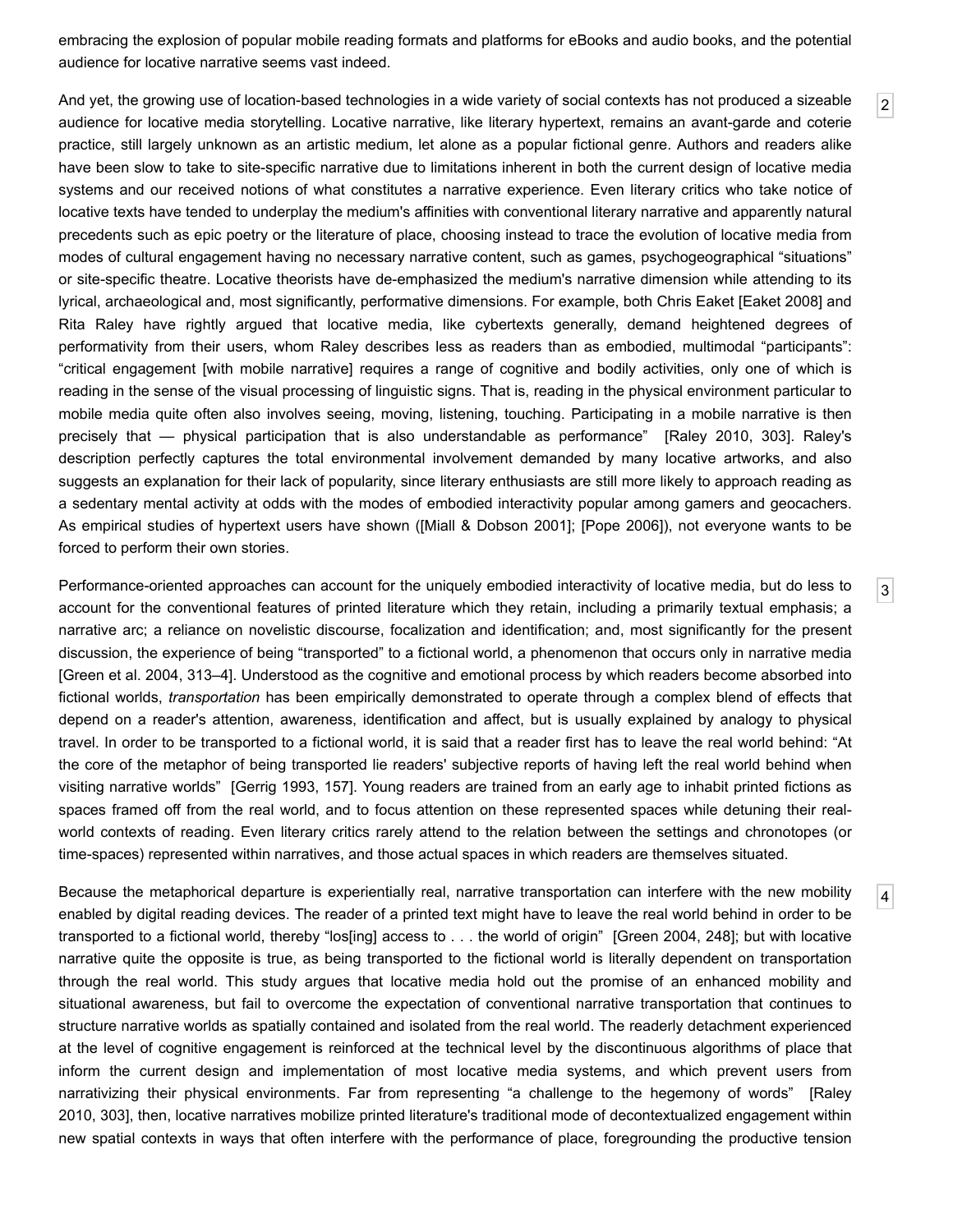between the traditional experience of fictional transportation and new modalities of mobility that constitutes our present medial condition. I conclude by describing StoryTrek, an innovative system for the authoring and reading of locationbased narratives designed to elicit controlled artistic effects from the spatial tension between conventionally sedentary modes of literary engagement and more dynamic, continuous and complex models of spatial interaction. By putting both conventional literary transportation and new locative mobilities into play, StoryTrek neutralizes the tension between them, and opens a space for newly emergent narrative media.

#### **The Contexts of Mobile "Reading"**

<span id="page-2-0"></span>Although the mobile revolution certainly provides the broader context for locative media [\[Raley 2010,](#page-13-4) 301], neither the increasing familiarity of location-based services and mobile applications nor the growing popularity of reading apps for mobile devices have done much to enhance the popularity of locative storytelling. In fact, new eBook and audio book formats remediate reading habits and assumptions associated with printed literature that prevent a broader recognition of the literary potential of locative media. New eBook and audio book platforms are altering conceptions of literary space in highly conflicted ways, by radically expanding the sites where narratives can be accessed and experienced, even as they reinforce a residual notion of literary reading as a sedentary experience that "transports" the reader to a fictionalized space removed from the actual world. The case of audio books helps to demonstrate why new mobile reading platforms have done little to promote the wider adoption of locative narratives. The comparison is informative, as the majority of successfully implemented locative narratives to date have used portable audio devices tied to GPS receivers to trigger playback of pre-recorded story segments as the user approaches certain geospatial coordinates. This technical modality, which tends less toward literacy than a "second orality" [[Ong 2002](#page-13-8)], has encouraged the emphasis on performativity in critical approaches to the locative.

[5](#page-2-0)

[6](#page-2-1)

[7](#page-2-2)

[8](#page-2-3)

<span id="page-2-1"></span>An audio delivery format allows users of locative media to safely navigate the physical environment while building upon their personal engagements with popular mobile audio listening technologies. Portable audio books, including recordings of literary recitations as well as eBook devices that support mp3 format or text-to-speech, are enabling a culture of ubiquitous mobile (if not location-aware) "reading." Many now listen to audio books while walking, driving, mowing the lawn, or performing other activities not traditionally associated with reading. In a study of the effect of portable mp3 players on how people listen to music, Michael Bull characterizes the iPod as a device that enables the "accompanied solitude" of the individual listening experience combined with social proximity, providing listeners with "an intoxicating mixture of music, proximity and privacy whilst on the move" [\[Bull 2005,](#page-12-3) 343, 344]. He stresses that the same portable technologies that bind users to consumer culture also provide a background accompaniment to the "personalised narratives" they create while moving through their daily lives in order to aestheticize and bring sense to the unpredictable and chaotic urban environment, "spaces of freedom" within the culture of capitalism that help to manage individuals' utopian hopes and desires [\[Bull 2005,](#page-12-3) 351, 346–7]. Bull describes this activity as largely noninteractive, since the iPod enables a user to become absorbed in self-created narratives while detuning one's immediate surroundings, so that the "disjunction between the interior world of control and the external one of contingency and conflict becomes suspended" [\[Bull 2005](#page-12-3), 353]. In this way, new recording and playback media are changing not only the customary spaces of listening, but the entire auditory experience.

<span id="page-2-2"></span>If listening to music while strolling through the city allows individuals to reorder the contingency of the streets, the immersive attention and cognitive overhead required to follow and become lost in a previously scripted narrative are likely to preclude the creation of the sort of personalized narratives that Bull describes. Audio books likewise absorb the user into an alternate space, but it is a represented space that is less easily connected to the auditor's external environment. They offer a more complete detachment from capitalized urban space than that which Bull observes among music listeners, encouraging an even deeper withdrawal from communal space into a private literary realm.

<span id="page-2-3"></span>In her pioneering study of audio books, Deborah Philips emphasizes that although iPods and similar devices allow literary texts to be experienced in the company of others, "[t]he literary culture that has been harnessed by that market remains strikingly unchanged by the technology. . . . [W]ithin the world of the audio book, the stratifications of high- and [lowbrow, the 'classic' and 'popular' fiction remain stable," preventing a broader democratization of literary culture \[Philips](#page-13-9) 2007, 299, 303]. Audio books have failed to produce new literary genres that exploit the dynamic, interactive,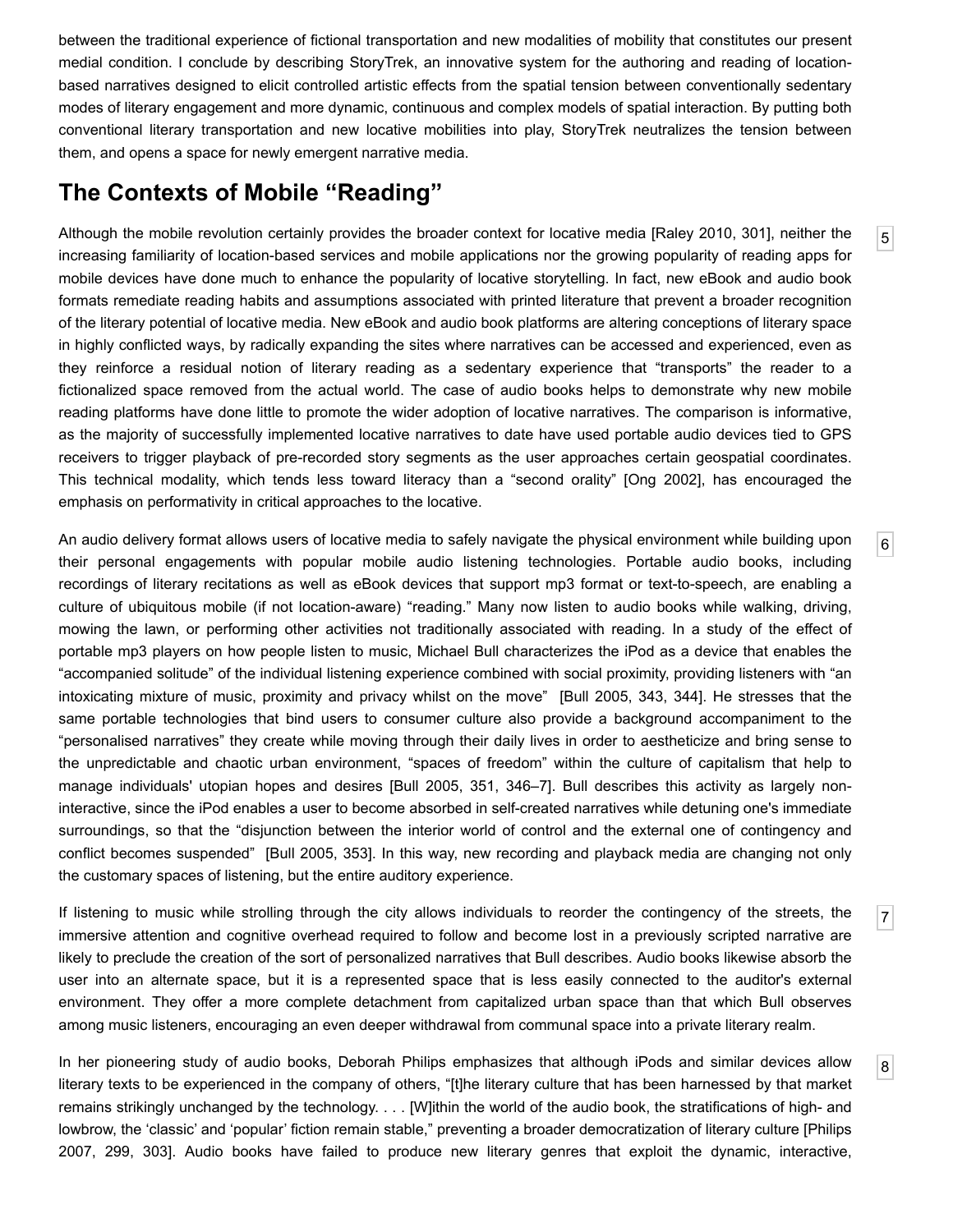multiplayer and performative features that are so integral to the experience of hypertext literature, videogames and social media: "The websites and marketing materials for audio books make very little of the ways in which an audio book is a different commodity from a printed text" [[Philips 2007](#page-13-9), 300]. Whereas the downloadable mp3 track has changed not only listening conditions but also music production, fragmenting the album format for easier download and optimizing the musical composition itself for smaller headphones, the vast majority of audio books exist as spoken versions of printed texts — perhaps abridged, but otherwise unaltered in their linear structure, content and interactivity. [\[1\]](#page-12-4)

### **Locating the eBook**

<span id="page-3-0"></span>It is not surprising, then, that the coming of the eBook should be compared to the mobile audio revolution of recent decades: Amazon's Kindle eBook reader was hailed upon its arrival as "the iPod of books" [[Pressman 2007](#page-13-10)], while recent months have brought widespread speculation about whether Apple's iPad will transform the book publishing industry in the same way the iPod revolutionized the music industry [\[Evans 2010,](#page-12-5) 8]. As with audio books, the mass appeal of eBooks is predicated precisely on their portability and ease of reading on the bus, the beach, in the coffee shop or in bed (even if their expense still makes reading in the bathtub a risky undertaking). As consumer technologies, eBooks are positioned within the general shift towards mobility, promising increased access to literary texts worldwide while making large personal libraries portable for ubiquitous access. The Amazon Kindle, Barnes and Noble Nook and iRex DR800SG e-readers all allow users to purchase and download books from anywhere with cellular reception, greatly multiplying the sites of literary distribution. Amazon expressly markets its Kindle reader as a device for collapsing distance: "Our vision for Kindle is to have every book ever printed, in every language, available in 60 seconds from anywhere on earth" [[Amazon.com\]](#page-12-6). At the same time, its portability promises to increase the user's mobility: "You can send your documents directly to your Kindle and read them anytime, anywhere " [\[Amazon.com](#page-12-6)]. This expanded mobility reflects the demands of an increasingly flexible and globalized "creative economy," in which spaces of production and consumption blur, and both work and leisure become increasingly subject to time- and space-shifting. The very name of Amazon's new eBook reader software for Windows, Kindle Everywhere, cloaks the corporate goal of total market penetration in the usability ideals of ubiquity, interoperability and democratic access.

<span id="page-3-1"></span>While eBook devices are already affecting production methods and distribution channels, there is less evidence of radical change in how literature is consumed. eBook readers arguably lend literature an expanded mobility, increasing the range and density of textual dissemination and reception, but do not fundamentally change how readers relate to and interact with these newly expanded sites of reading at the associative or cognitive levels. Even as they embrace digital media's portability and ease of dissemination, current eBook hardware and software are radically altering literary space at the levels of access and storage, while attempting to remediate the relative permanence and stability of conventional printed literature at the level of interface, content and experience. eBook readers are currently designed and marketed to remediate the form, scale and experience of a printed novel as closely as possible. These eBook readers take extraordinary measures to approximate the look and feel of a printed book. The Bookeen Cybook, for instance, features a wifi-enabled, grayscale e-ink display in a pocketbook format, bound together in a genuine artificial leatherette binding designed to emulate "the look and feel of tree flakes encased in dead cow" [\[Mitchell 1996](#page-13-11), 56]. The iRex iLiad uses a metal bar to emulate the action of turning a physical page (moreover, you have to think of it this way to turn the page in the right direction, as clicking forward will by default move the story backwards). Even the Stanza iPhone app features an elaborate visual and haptic simulation of a turning page. Although implemented to enhance usability, these conventions inherited from the print medium in fact constrain the user's notion of what reading ought to be. In so doing, they hide the fact that reading in the digital age no longer need, or generally does, look anything like the solitary, sedentary and immersive practice demanded by printed books.

<span id="page-3-2"></span>Megan Benton has traced this social obsession with the look and feel of the printed book to the 1920s, showing how books became especially important in this period as signifiers of cultural capital. At this time, she observes, there were two kinds of Americans: those who valued books for their own sake, and those who treated them as "things," commodities to provide amusement or impress the neighbours, like a new radio or automobile. In a growing commodity culture, spawned by new industrial methods and advertising, editors, publishers and critics took notice of what some

[10](#page-3-1)

[11](#page-3-2)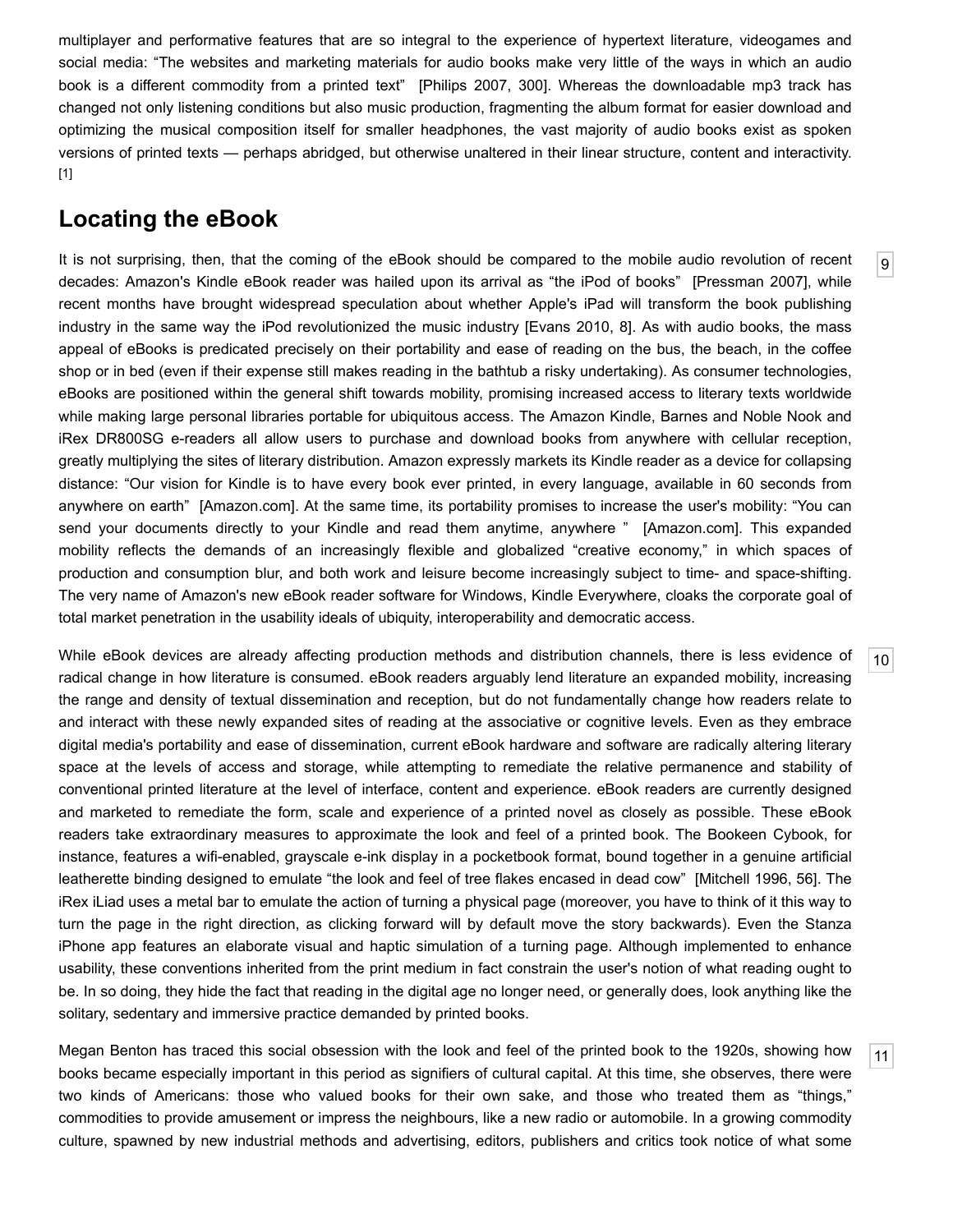called "domestic bookaflage," the selection and presentation of books in one's home so as to project the cultural persona that others would perceive [[Benton 2000](#page-12-7), 17–20]. However quaint such notions may seem today, the fact is that Cybooks, Kobos and Kindles are all so much domestic bookaflage, updated for digital consumers; only instead of acting as camouflage for a lack of literacy, eBook devices disguise our contemporary *hyperliteracy*, our constant engagement with reading and writing across new media and modalities in new spaces and social contexts. As Katherine Hayles has shown, the idealized detachment and disembodiment of the literary experience results from a long history involving social and legal definitions of literary work and property. The kind of close, immersive reading that has come to define both scholarly and casual engagements with "the literary" demands a certain detachment from one's own [immediate, embodied setting, and disconnection from the world of commerce and mere "information" \[Hayles](#page-13-12) 2005, 143–7]. Current eBook readers are designed to remediate this conventional experience of disconnection, encouraging transportation while carefully curtailing the kinds of connectivity and situational awareness that characterize other mobile devices.

[12](#page-4-0)

[13](#page-4-1)

<span id="page-4-0"></span>eBooks do not change existing conceptions of literary space so much as they extend them outside of traditional reading settings. Mobile devices have radically altered the sites at which people read while not only continuing to ignore the user's context and situation in the world, but promising to overcome it entirely through ubiquitous product distribution. eBooks, like audio books, do not generally connect narratives to new locations or change the spatial contexts of reading so much as they recreate this learned sense of disconnection, encouraging mobile readers to decontextualize and "leave behind" ever more real-world locations. Even when taken on the road, narratives experienced on Kindles and iPods reproduce the sense of "placelessness" demanded by immersive reading, setting them apart from the growing number of mobile apps that use GPS or wifi to sense the user's location in order to provide contextually specific and geographically relevant information. For instance, LibraryThing's Local Books app for iPhone will find libraries, bookstores, literary readings or book fairs near the user's current location; by contrast, neither the eReader Pro, Stanza nor iBooks reading apps offer any locative awareness, all tending instead to enable conventional immersive reading in ways that obviate the effects of locality. Ignoring one's immediate context while engaging in immersive reading allows a reading subject to ignore his ephemeral, quotidian or grossly material historical and geographical situation, while attending instead to supposedly "timeless" literary knowledge and values. Gutenberg elegists may bemoan the rise of "distracted" modes of reading encouraged by online news sources, blogs, twitter feeds and other social media, but eBooks still await the "casual" revolution that will liberate them from the constraints of literary transportation, and reconnect them to the world of information.[\[2\]](#page-12-8)

### **The Place of Reading and the Reading of Place**

<span id="page-4-1"></span>Locative narratives provide precisely the interactive and performative element that is currently missing from eBooks and audio books, which may explain why they have not gained a wider appreciation. To begin with, most locative narratives must be experienced *in situ* , running directly counter to the model of mass dissemination that governs both printed literature and eBooks. Of course, it is precisely this site-specificity and contextual awareness that give locative narrative the potential to utterly transform our understanding of literary space. As Jeremy Hight puts it, locative media allow us "to move narrative from the printed page and literary journals to alternate spaces and new possibilities of dissemination, audience and community. Publication now can be signal, air, a spot of land. It can be on maps, and it can be only transcribed by a person as they move. . . . 'Place' is semantically read more as a point, a specific designation or end point, while 'space' is read more as an open area, place of storage, an area to be filled . . . ." [\[Hight 2010](#page-13-13), 322]. While Hight evokes the expanded catalogue of narrative locations enabled by locative media, his distinction between isolated "places" and extensive "spaces" only emphasizes what I argue to be the locative's most serious technical limitation. Most locative systems function only within specified locales, and are furthermore designed to respond to relatively isolated geospatial coordinates. Anne Galloway rightly warns that it is "impossible to reduce locative media to discrete (or stable) objects of computation, or to singular representations" [[Galloway 2010](#page-12-9), 30]; nevertheless, it is fair to say that most locative apps and artworks alike remain technically limited to a punctuated model of spatial interaction. Locative systems typically provide set feedback at specific coordinates on the model of geospatial tagging, leaving the user to infer the spatial and narrative connections between isolated points of interest (POIs), a design model they share with the commercial navigation systems that guide users to their destinations through turn-by-turn directions by way of rest stops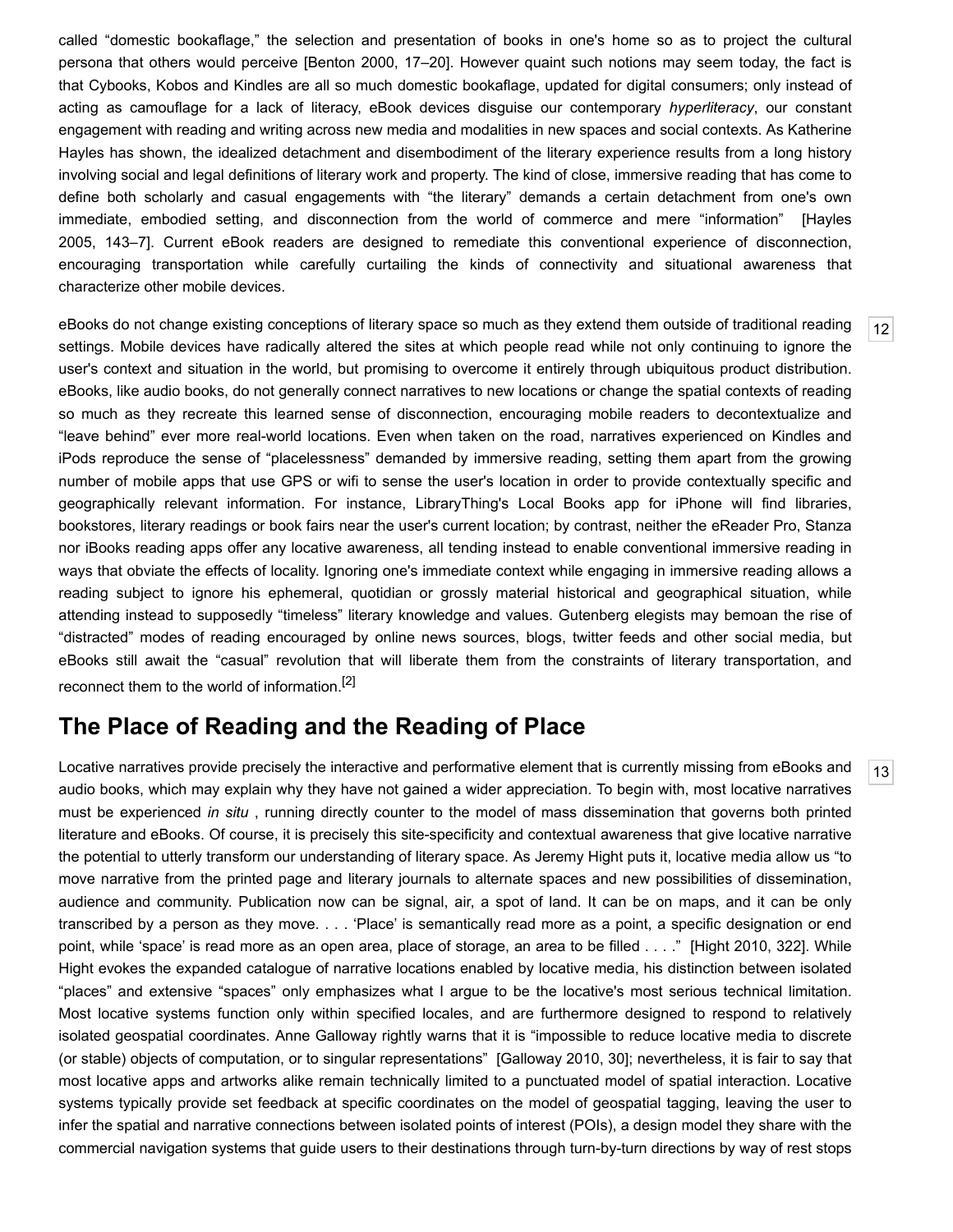and service stations. By breaking down our subjective experience into easily commodifiable atoms of time-space, and positioning us in relation to local sites of commerce and exchange as tokens of our medial progress, such devices allegorize our contemporary obsession with the here-and-now, and our inability to perceive any socio-political organization beyond capitalism.

<span id="page-5-0"></span>Likewise, most locative narratives function by connecting discrete narrative moments to specific points on the grid, such that audio clips or text lexia are activated whenever a user reaches a particular location. The system knows where the user is at any given moment, but does not understand how she got there, or the implications of her particular path, approach, or style of navigation. Such works tend to privilege the node over the edge and site over duration, presenting not a story so much as a tour of disconnected sites.<sup>[3]</sup> While users will inevitably perceive connections between the narrative segments triggered at distinct waypoints, such locative systems do little algorithmically to encourage either their authors or readers to make these schematic connections more explicit. They are incapable of responding to more complex patterns in the user's physical context, ever-changing style of motion, or embodied interactions with the environment. Just as reading practices inherited from print literacy continue to encourage readers to disconnect the fictional narratives they read from their actual spatial environments, so design conceptions borrowed from navigational and location-based services limit the interactivity, responsiveness and spatial awareness of locative narratives.

<span id="page-5-1"></span>This situation is beginning to change, with locative works like *InterUrban* [\[Spellman & Knowlton 2004](#page-14-0)], *URBAN ENCOUNTER* [\[Giles et al. 2009](#page-12-11)] and *The Interpretive Engine for Various Places on Earth* [[Knowlton et al. b](#page-13-14)] offering a narrative experience that taps into the dynamic, context-specific and communal sensibility enabled by new networked media. In the same spirit, we have developed StoryTrek, a prototype authoring and reading tool for locative hypernarrative that breaks out of the design specifications currently limiting site-specific narrative. Our system represents a departure from the "waypoint and graffiti" model of interaction offered by most locative and augmented reality applications. Such applications know where you are at any given moment, and can provide information about your immediate surroundings - the digital equivalent of a road sign or memorial plaque - but have no idea how you got there or where you might go next.

<span id="page-5-2"></span>Instead of linking geospatial points to static narrative segments, the StoryTrek authorware enables the creation of spatial stories that respond in real time to the vector of the user's physical movement and ever-changing geospatial context, providing narrative patterns matched on-the-fly to the user's location, route and style of navigation. The authorware enables the creation of locative narratives, or *storytreks*, by layering story patterns (inspired by Mark Bernstein's structural "patterns of hypertext" [[Bernstein 2003\]](#page-12-12)) over Google maps, while the reading tool tracks the user's physical movement through these areas, matching her motion pattern with any number of relevant story patterns. Users navigate our system simply by walking through an urban or natural environment with a GPS-enabled mobile device in hand, while the story follows along, tacking and turning in response to the reader's unstructured motion. With conventional hypertext narratives, readers can to some extent direct the path of the story by choosing from a series of in-text hyperlinks, although numerous theorists have questioned the degree to which the reader is actually freed to choose his own path, rather than merely choosing from among multiple rails laid down by the author. StoryTrek frees readers from the confines of the link, setting them loose to follow any path in the world while the story tags alongside, transforming the act of linking into an even more eventful, agential and contextualized process.

[16](#page-5-2)

[15](#page-5-1)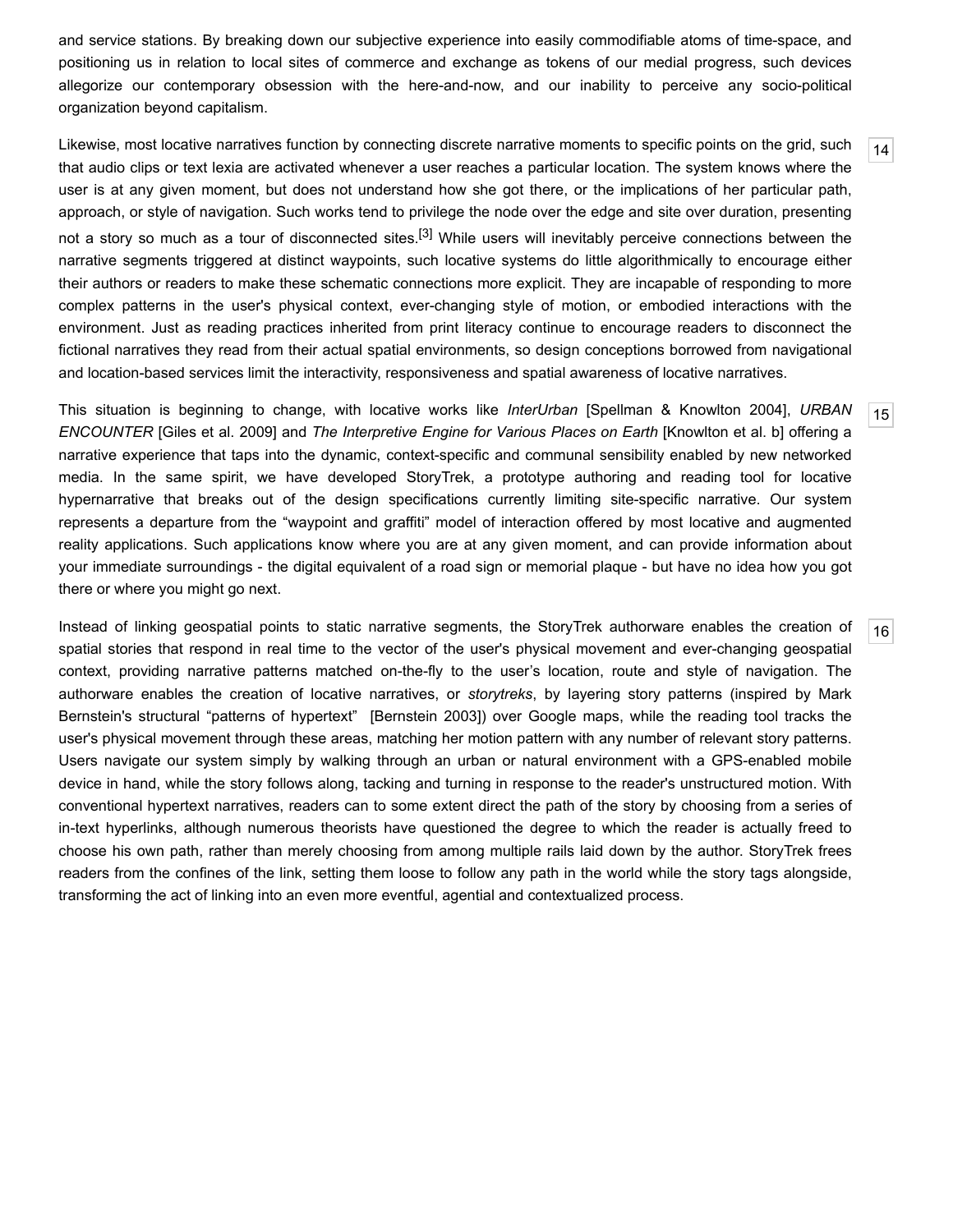

<span id="page-6-0"></span>For our initial test implementation, Pippin Barr of the IT University of Copenhagen created *Crisis 22*, a suspense/horror narrative that focuses on a character's repeated experience of a traumatic event enacted through space, in homage to Michael Joyce's *afternoon: a story* [[Barr 2008](#page-12-13)]. This surreal love story documents the inner turmoil and regrets of a solitary narrator as he wanders through a landscape that appears realistic and allegorical by turns. As you move forward through the streets, the system returns a present-tense narrative of walking through a city toward a rendezvous. Turning around and backtracking in this particular storytrek fills in the protagonist's back-story, while turning away from a straight path yields digressive actions taking place around him. Pause, and the system knows that you are lingering, and triggers an interior monologue. Wherever you decide to go, the system presents a coherent but dynamically changing narrative cued to your relative location and movement. The narrative experience arises from the interactions of the story's internal logic with the reader's immediate physical environment and activity over time.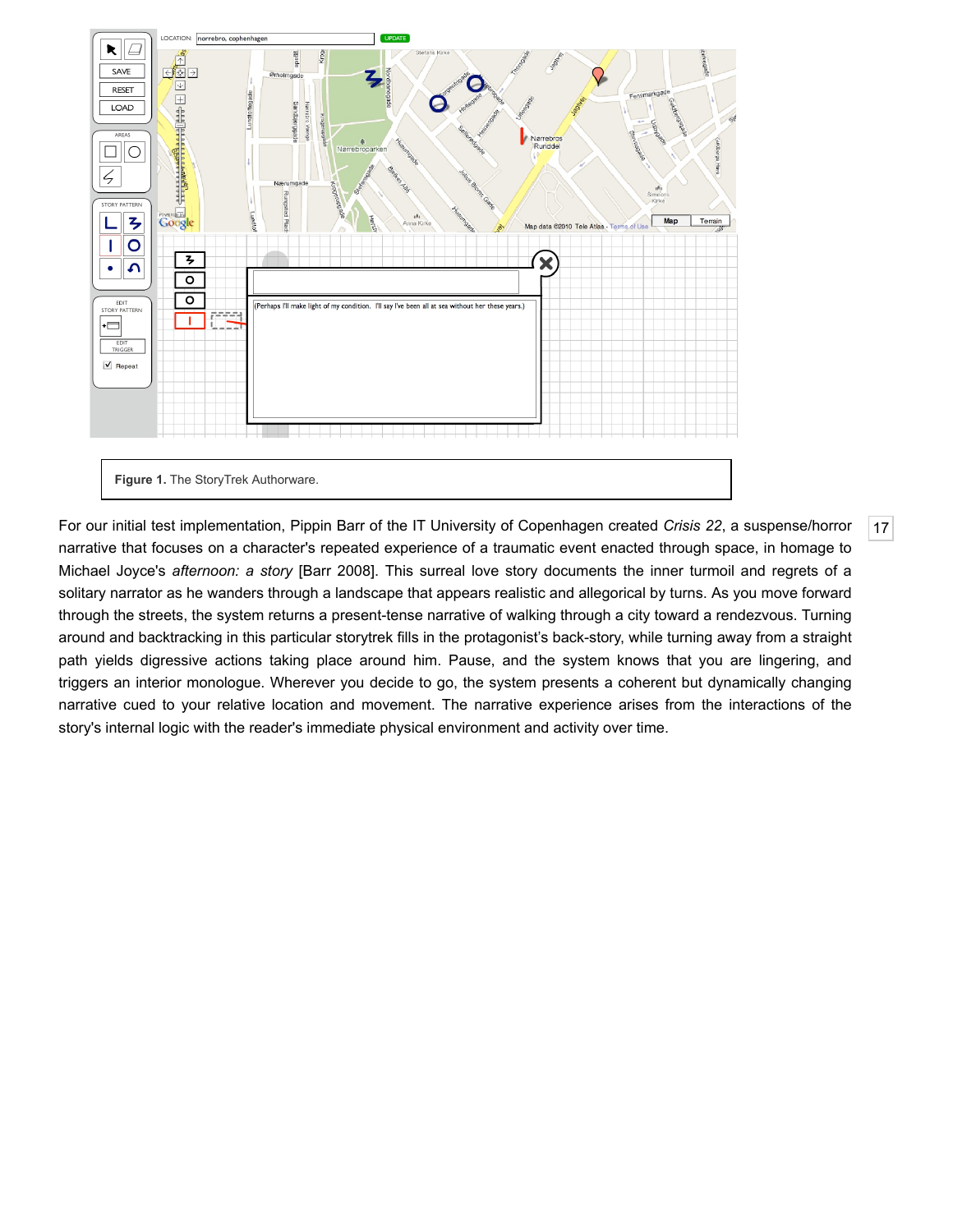

**Figure 2.** Pippin Barr's *Crisis 22*.

<span id="page-7-0"></span>*Crisis 22* was built atop a Google map of Carleton University in Ottawa, but its fictional and functional settings are ambiguous. Unlike other locative systems tied to specific geospatial coordinates, our system is designed to respond to narrative and navigational patterns, allowing stories produced and set in one particular location to be experienced in any given place the user happens to be. This unique locational layering feature allows specific locative narratives to be widely disseminated and experienced by users in a variety of spatial contexts, greatly enhancing the medium's mobility over "place-bound" approaches [\[Løvlie 2009](#page-13-2)]. It also multiplies the story's settings: the fictional setting of the story, the implied geophysical setting for which it was originally produced, and the specific user's physical context all interact to produce an entirely new kind of narrative spatiality. In her survey of the various uses of maps in digital narrative, Marie-Laure Ryan describes four different types of textual spaces upon which hypermedia literature relies: the space of the textual world; the spatial architecture of the text; the material space of the textual representation; and the spatial environments in which the texts actually reside, be they in libraries or in databases [[Ryan 2004](#page-13-15)]. These levels are not strictly hierarchical, and frequently overlap even in non-adaptive hypertext narratives. They can also be further subdivided: for instance, the space of the textual world combines the various spatial attributes of language with the conventions governing narrative chronotopes, while the material space of the textual representation comprises the spatial attributes of the interface along with the semiotics of iconography, typography, spatial layout and page design. In practice, StoryTrek foregrounds the interfaces and overlaps between all of these spatial levels, moving between questions of how space gets into narrative and how narrative gets back into space.

<span id="page-7-1"></span>StoryTrek has significant implications for the authoring and structuring of locative media, for the concept of the link, and for the "worlding" effects of digital narrative and games. The system repurposes readerly disorientation as the basis for a richly contextual experience, transcoding the navigational barriers of conventional hypertext (random jumps, drifting, backtracking, and so on) into a meaningful form of input. This sense of embodiment and agency at times enhances the user's experience of narrative immersion: after all, walking is a natural form of interactivity that tends not to interfere with the user's immersion in the story world to the degree that interacting with a mouse does. And yet, traveling with StoryTrek does not always make it easier to become lost in a fictional world, as when reading a novel on a train; on the contrary, our preliminary observations suggest that novel and unexpected effects occur as the user "toggles" her attention between the storyworld and the real world. Qualitative user tests reveal that when the represented space of the textual world corresponds closely to the actual spatial environment of the text, it sometimes functions as a welcome

[18](#page-7-0)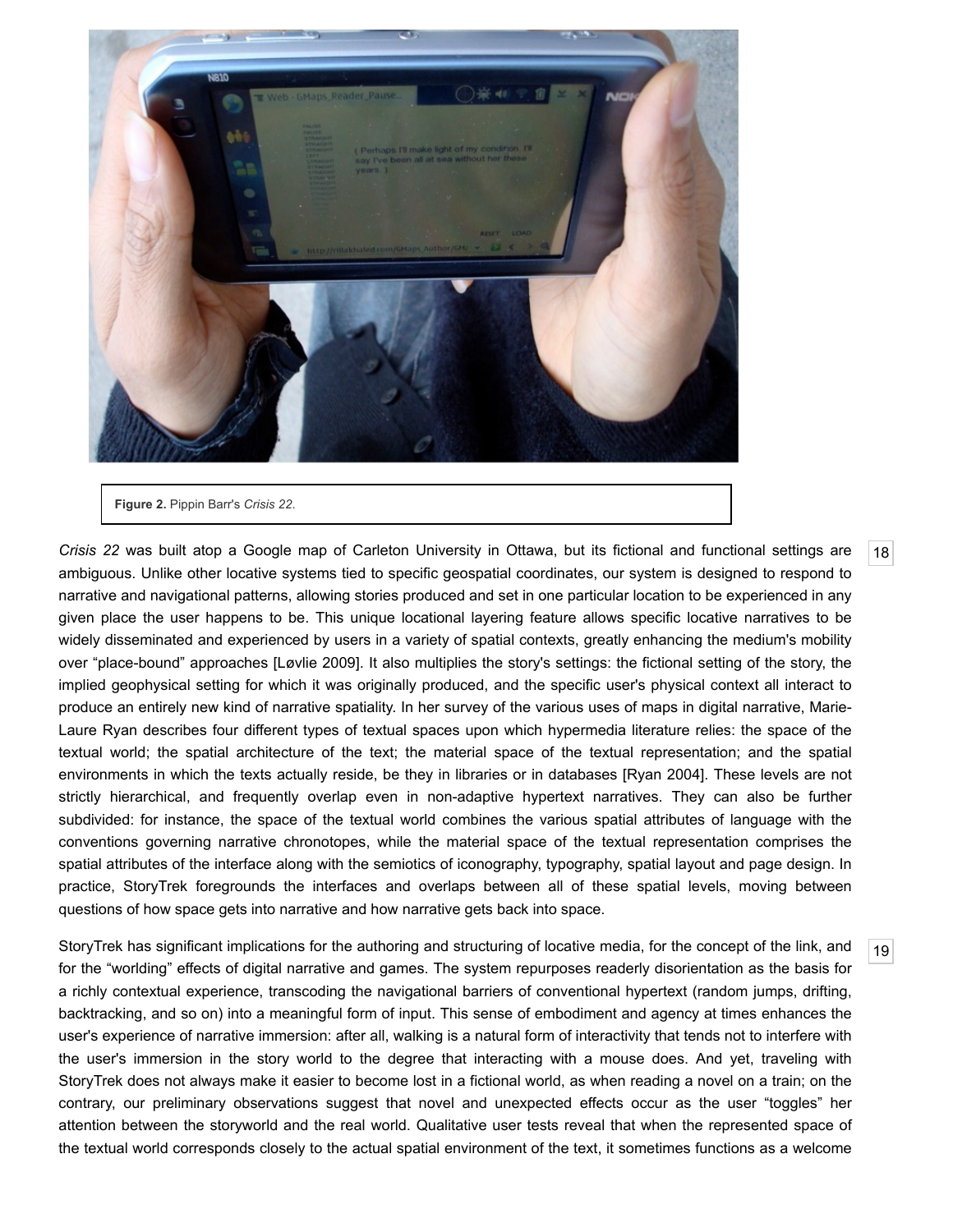navigational aid that encourages narrative immersion and conventional transportation, while at other times proving highly disorienting and disruptive to the immersive experience. The system complicates and redefines spatial description, spatial deixis, focalization and identification, processes that are not fully understood even where printed narratives are concerned.

[20](#page-8-0)

<span id="page-8-0"></span>StoryTrek constantly raises tensions between real and represented spaces; for instance, some users who wanted to emulate the spatial action of the story were prevented by busy road traffic or impassable physical terrain. These users reported real anxiety and frustration at this inability to enact the story bodily, one mark of the tension between habitually sedentary reading habits and the emergent performativity of locative media. Our system requires readers to abandon their decontextualized reading habits and develop new strategies for linking real and textual spaces. Catherine Emmott has shown that readers construct "mental representation[s]" of the "spatio-temporal context[s]" of narratives by combining general knowledge of the world, in the form of "basic perceptual schema about how the world works," with "text-derived" knowledge [[Emmott 1998](#page-12-14), 177]. We have observed StoryTrek users drawing on perceptual cues of their immediate environment as a third source of knowledge about the story, using phenomenal data about the world around them to help fill the "gaps" in the fictional world. Users have playfully identified passers by with characters in the story, an imaginative repurposing of serendipitous encounters that Bull also documents among iPod users [[Bull 2005,](#page-12-3) 351]. We have witnessed StoryTrek users run away from invisible threats, join a group of children at play when "instructed" to do so by the text, and even dip a toe in the nearby river to engage with the story while testing how responsive the system is to her specific location and actions. These embodied performances add a new dimension to the act of narrative linking, and present an alternative to the aesthetic of fragmentation and montage characteristic of so many hypertext narratives.



**Figure 3.** Sarah and Celine read *Crisis 22*.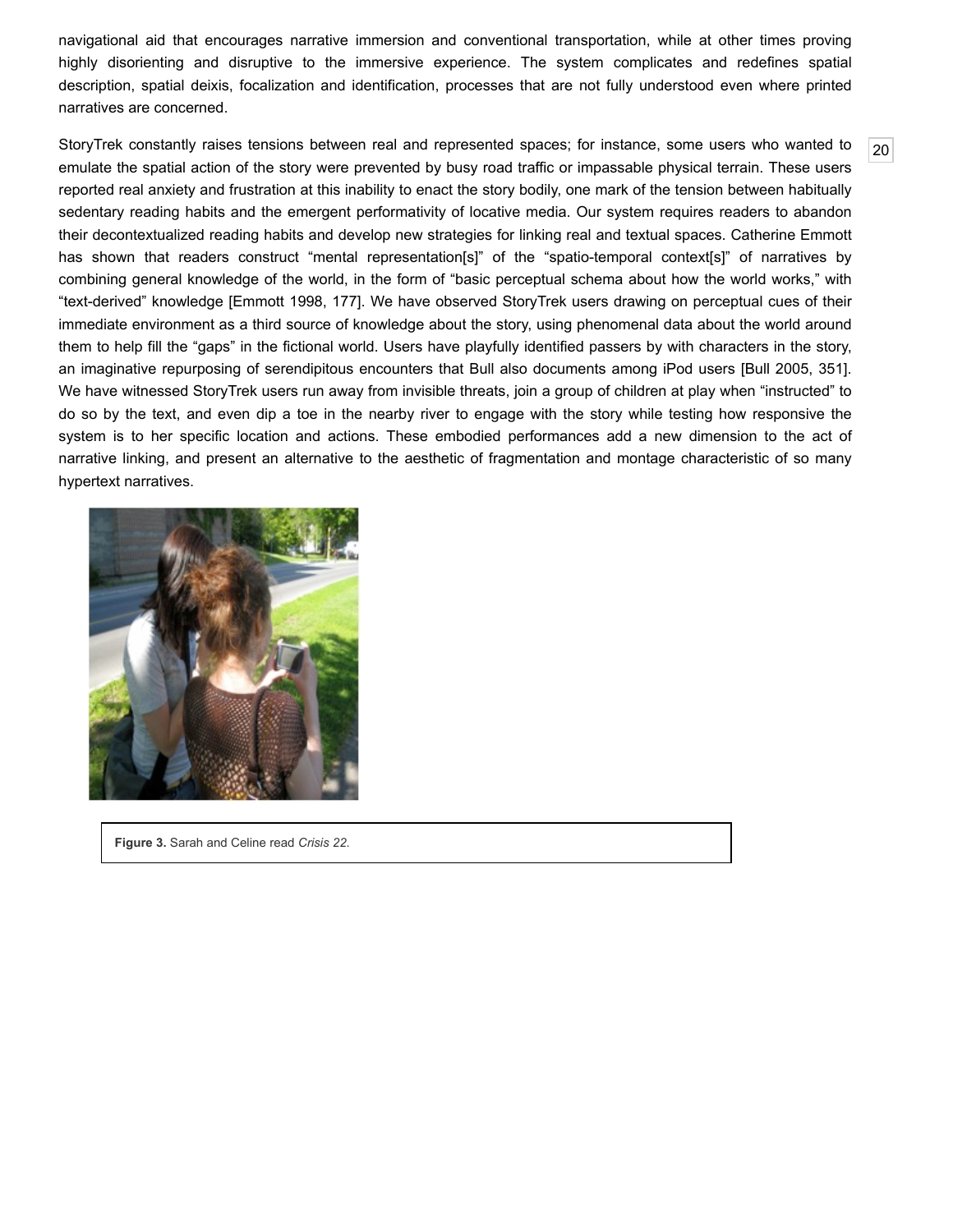

**Figure 4.** Celine tests the boundaries of StoryTrek.

## **From Spatial Play to Spatial Politics**

<span id="page-9-0"></span>This simple act of dipping one's feet has far-reaching implications for digital narrative. According to Ryan, readers of conventional narratives tend to operate through "the principle of minimal departure": except where explicitly told otherwise, readers will assume that that the fictional world closely resembles their own world — that the fictional sky is blue and that humans need to eat and breathe [[Ryan 1980\]](#page-13-16). StoryTrek readers tend to follow a different principle, attempting to forge unusually close links between the real and fictional worlds, yet without necessarily leading to either immersion or the one-to-one mapping characteristic of conventional realism. Instead, meaning is created through the reader's self-conscious linking of different layers of space and context. If conventional transportation allows readers to leave their "public self-consciousness behind" [\[Green et al. 2004,](#page-13-7) 317], then storytreks encourage them to enact their experiences of the narrative world publicly and self-consciously. In our user tests so far, readers have gone out of their way to create interpretive links between the text and the real world and to perform them publicly, binding their reading experiences to those of a larger community of users. Green et al. assume that readers require a strict boundary between the real and represented worlds in order to be transported, noting that where situational factors affect narrative transportation at all, they primarily do so in negative ways. Real-world distractions can call a reader back to the real [world, just as negative environmental factors may encourage a reader to escape to a fictional world \[Green et al.](#page-13-7) 2004, 321]. Green et al. project that new media could enhance transportation through interactivity, but only by allowing users "to easily leave their physical and psychological realities behind and become fully immersed as an active participant in the narrative of an alternate, 'virtual' reality" [\[Green et al. 2004,](#page-13-7) 323]. However, our experience with StoryTrek shows how real-world factors might well produce an enhanced form of transportation that allows readers to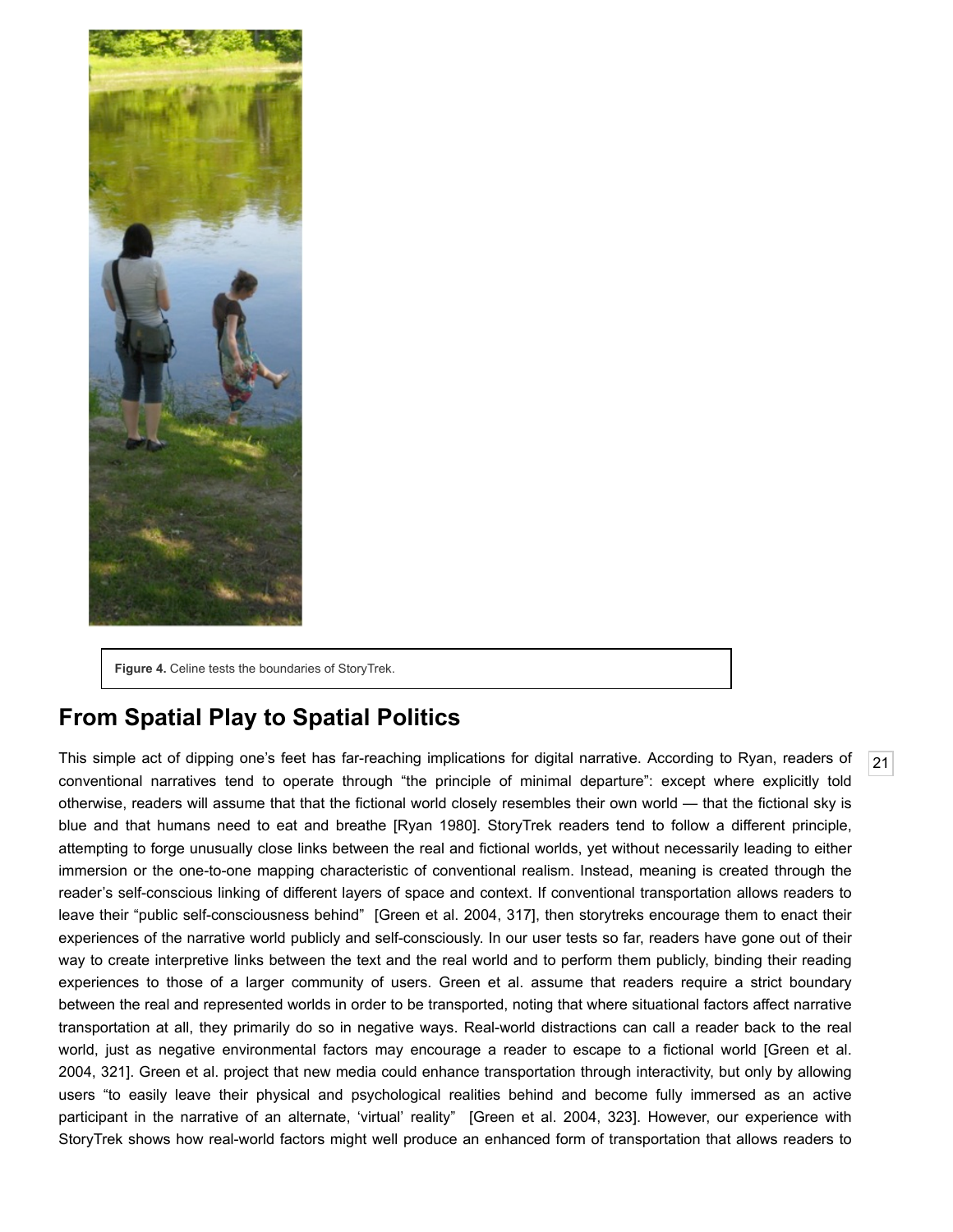keep one foot in the real world (if not always in the river).

<span id="page-10-0"></span>Janet Murray has argued that in artistic representations, "[t]here is a discomfort in not knowing the limits of the illusion," and that the experience of immersion in a fictional world is maximized by the "combination of tremendous immediacy with a clearly demarcated border," the "digital equivalent of the theater's fourth wall" that "will allow us to surrender to the enticements of the virtual environment" [[Murray 1997](#page-13-17), 120, 103]. StoryTrek denies such surrender to an immersive aesthetic by constantly encouraging users to cross the border between the real and represented setting, turning the discomfort of porous borders into a source of transgressive pleasure. These potentially disruptive effects raise several key design issues surrounding the spatial experience of hypertext narrative, including user (dis)orientation, navigational aids, and the relationship between cognitive, textual and virtual maps; at the same time, they can encourage the development of critical perspectives regarding the user's spatial situation within a global context. Whitson et al. have described the shift by some videogame producers away from the traditionally immersive first-person shooter perspective (which is closer to the experience of literary transportation than some dare to admit) [[Whitson et al. 2008](#page-14-1)]. In order to encourage social gaming, "neo-immersive" games like those produced for the *Wii* use a combination of gestural computing and group play to emphasize the embodied nature and social context of digital gaming. Such games encourage users to divide their attention between immersion in the represented game world and interactivity with other players in the real world in a way that enriches both experiences and enables critical self-reflection. StoryTrek brings this neo-immersive aesthetic to literary narrative, using locative awareness to disrupt the reader's immersion in the story and enable a newly situated critical awareness.

<span id="page-10-1"></span>The urge to transform one's decontextualized reading into a publically performed interpretation suggests the storytrek's potential as a political and utopian art form, which ultimately may have less to do with the unfolding of time than a creative interaction with space. From its very inception, the utopian genre was less a blueprint for the perfect society than a rhetorical structure or toolkit for playing with and reconfiguring social space. As Louis Marin has famously shown, Thomas More's "minutely detailed description . . . of the [Utopian] city's space" reveals many "blind spots and empty spaces . . . . the political places [of Renaissance society] that have been erased from the map" [\[Marin 1984](#page-13-18), 131]. *Utopia* describes a shifting, indeterminate space in which several competing residual social structures (monasticism, feudalism, communism) overlap, effectively cancelling out or "neutralizing" one another, and thereby clearing a space for new social formations that could not yet be fully articulated in More's day.

<span id="page-10-2"></span>StoryTrek enables a similar utopian "spatial play" by permitting the reader to participate in an ergodic "point-by-point negation or canceling" of her lived social context [\[Marin 1984](#page-13-18), 85], thus opening up real space to imaginary alternatives. Whereas printed utopias achieve such spatial play discursively and rhetorically, StoryTrek invites the user to enact utopian negations through a "procedural rhetoric" [\[Bogost 2007](#page-12-15)] that takes full-body motion as input. Readers stroll, run, leap and zigzag across their physical terrain, activating fictional worlds through their mobile devices. As is characteristic of utopian spatial play in general, these fictional worlds do not replace the real world outright with fully formed utopian alternatives, but rather engage reality in a dialectic, neutralizing it point-by-point to prepare the ground on which new social configurations might emerge. At the same time, StoryTrek neutralizes the sedentary reading practices that continue to structure the experience of digital literature: the labour of reading can no longer be described as a purely leisurely activity, but instead becomes a profoundly social act in which the reader actively and publicly forms interpretive links between her fictional and actual contexts.

<span id="page-10-3"></span>While the StoryTrek authorware does not dictate the themes or content of the spatial narratives that users create, its emphasis on mapping and mobility encourages critical reflection on socio-cultural borders, the politics of space and travel, uneven global development, and the migration of populations, or what David Harvey calls the utopian "spaces of hope" that mediate between individual bodies, collective identities and global processes [[Harvey 2000,](#page-13-19) 49]. We are currently hoping to exploit the system's potential for location-aware utopian spatial play through several ongoing projects that open rifts in space within which to imagine social alternatives. One such initiative involves the creation of an "archival atlas" of New World utopias that maps historical fictions, photos, plans, blueprints and visionary descriptions of urban spaces onto actual geospatial sites. By turning national archives inside-out, liberating these forgotten and dispersed literary traces from their storage boxes, we hope to infuse geographical sites with historical context - in particular, the indigenous, immigrant, environmental, and other "minor" histories effaced by imperialism and

[24](#page-10-2)

[25](#page-10-3)

[23](#page-10-1)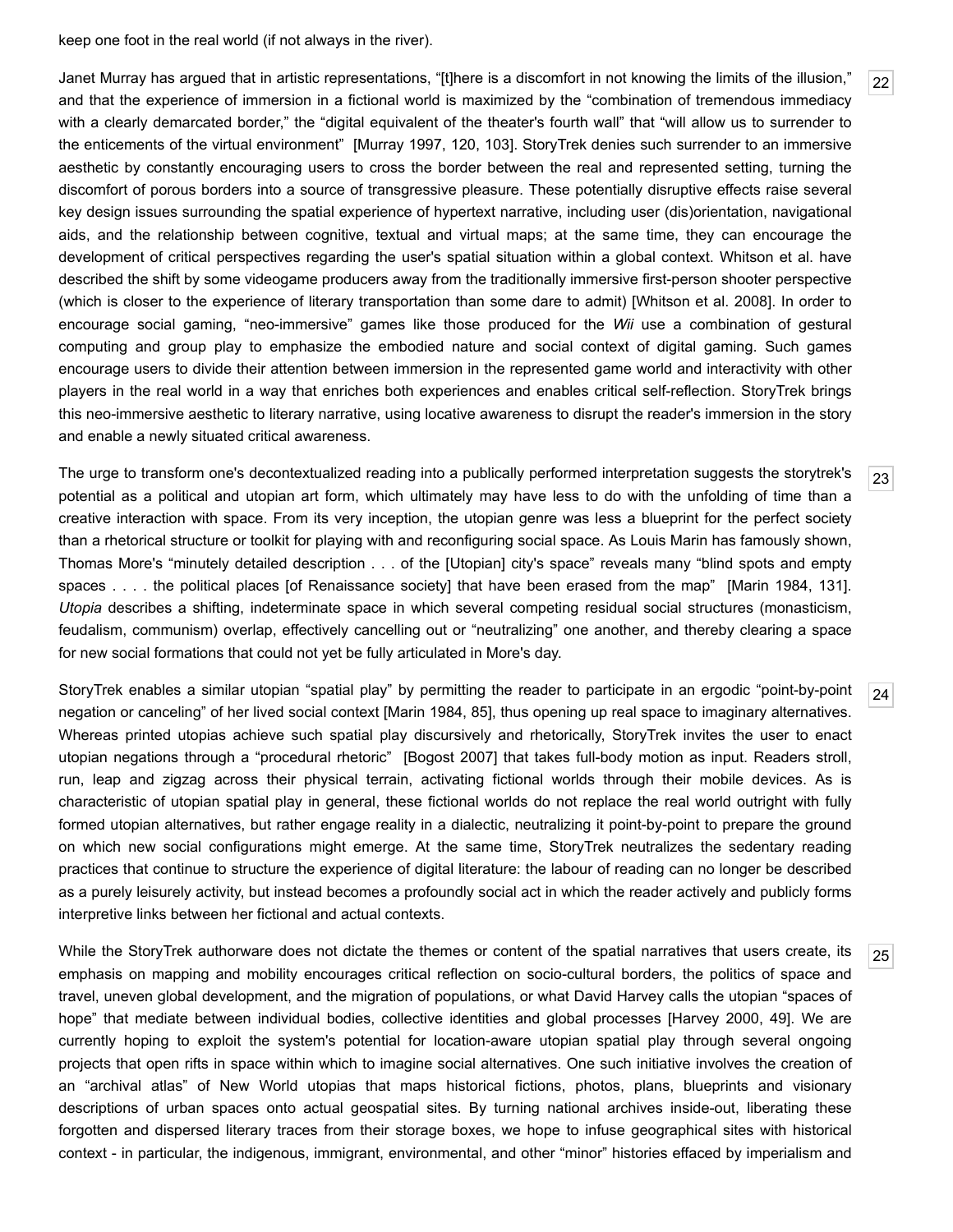the project of modernity. We are using the city streets themselves as a *dialectical interface* that layers residual social structures onto emergent configurations, and links historical images and accounts of social migration, upheaval and urban renewal to more recent cartographies of uprise. If locative media "involve persistent tensions between pasts, presents, and futures that make certain identities and objectives possible or probable, and others impossible or improbable" [\[Galloway 2010,](#page-12-9) 32], then they also present the opportunity to contour those possibilities toward social progress.

<span id="page-11-0"></span>Other storytreks likewise engage the user in ludic explorations of emplaced social alternatives. Valerie Bherer, Cindy Ma and Elise Vist used StoryTrek to create *Isolation U.*, an Alternate Reality Game in which you play a zombified undergrad at a post-apocalyptic campus, trying to survive the fast-spreading conformity virus. The game bears some similarities with ZombieTruth.com and Zwatch.org, collaborative alternate reality games that write an imaginary zombie virus (H1Z1) into the fabric of official government pandemic websites, in a viral exploit that piggybacks an alternate reality onto actual biopolitical databases. However, the embodied and locative dimensions of *Isolation U.* set it apart: the game uses motion-awareness to enact a physical quest that explores ideas of individual and collective agency through the symbolic landscape of the campus. As the user explores the campus, a story unfolds through the StoryTrek reader from the perspective of a newly arrived student who only wants to meet people and fit in. This fictional avatar's descriptions of the near-future campus, in which a private corporation has replaced all vestiges of traditional academic governance structures, are mapped onto the user's own perceptions of the actual campus. Walking into particular areas of campus will activate fictional advertisements for commercial products and services, or trigger encounters with corporate executives and groups of students happily consuming the recommended commodities; exploring other areas will lead to run-ins with student radicals, non-player characters who will try to convince your avatar that the university is brainwashing students through a zombie virus that compels conformity in purchasing habits. Although based on the history and geography of our own university, the game will work anywhere with functional GPS access, encouraging users to recreate the actual campus through spatial play, replacing the familiar spaces in which they live and work with contextualized, hypothetical and experiential alternatives [\[Greenspan 2011\]](#page-13-20). *Isolation U.* thus forces reflection on how private interests are colonizing public spaces of learning by targeting students at the very sites in which they work and play. At the same time, the game's kinetic algorithms allow users to repurpose the socio-technical networks through which capitalism and locative media alike operate, and to "win" actual geophysical space back from corporate sponsors in order to unlock the school's mystery.

<span id="page-11-1"></span>*Salaam Copenhagen*, currently in development by Rilla Khaled and Pippin Barr, is based in the daily experience of immigrants living in Nørrebro, the largest Muslim quarter of Copenhagen. It integrates a number of narrative strands, each presenting the perspective of a particular Muslim character or avatar associated with a certain street. The user's varying movements through the streets yield different storylines that reflect the character's interactions and struggles with mainstream Danish culture, some positive, others less so. The narrative's primary goal is to help young Danish users identify with and understand the specific challenges faced by the local Muslim population, in the most embodied way possible [\[Khaled & Barr 2010\]](#page-13-21). We anticipate that the added agency afforded by the StoryTrek interface will make the social barriers that face the user's avatars all the more poignant. We are also planning to test this storytrek with users in other cities far removed from its fictional setting, to see how well its intercultural insights travel to other sociopolitical contexts.

<span id="page-11-2"></span>These narratives all demonstrate how we might give narrative direction to locative media and location-based services, instead of just taking directions from them. Galloway argues that we need to look squarely at the present of locative media in order to assess how predictions about its future can create "alliances and obligations" that realize certain paths of development while precluding other visions [[Galloway 2010](#page-12-9), 34]. StoryTrek narratives allow readers to apprehend their location within cultural, political and technical alliances, and to forge pathways toward new kinds of community. While it is unlikely that such locative narratives will soon replace eBooks and audio books or alter decontextualized reading practices, they do point the way out of the locative's emphasis on the here-and-now, and toward more embodied, dynamic, collective and multiply contextualized applications.

### **Acknowledgements**

[27](#page-11-1)

[28](#page-11-2)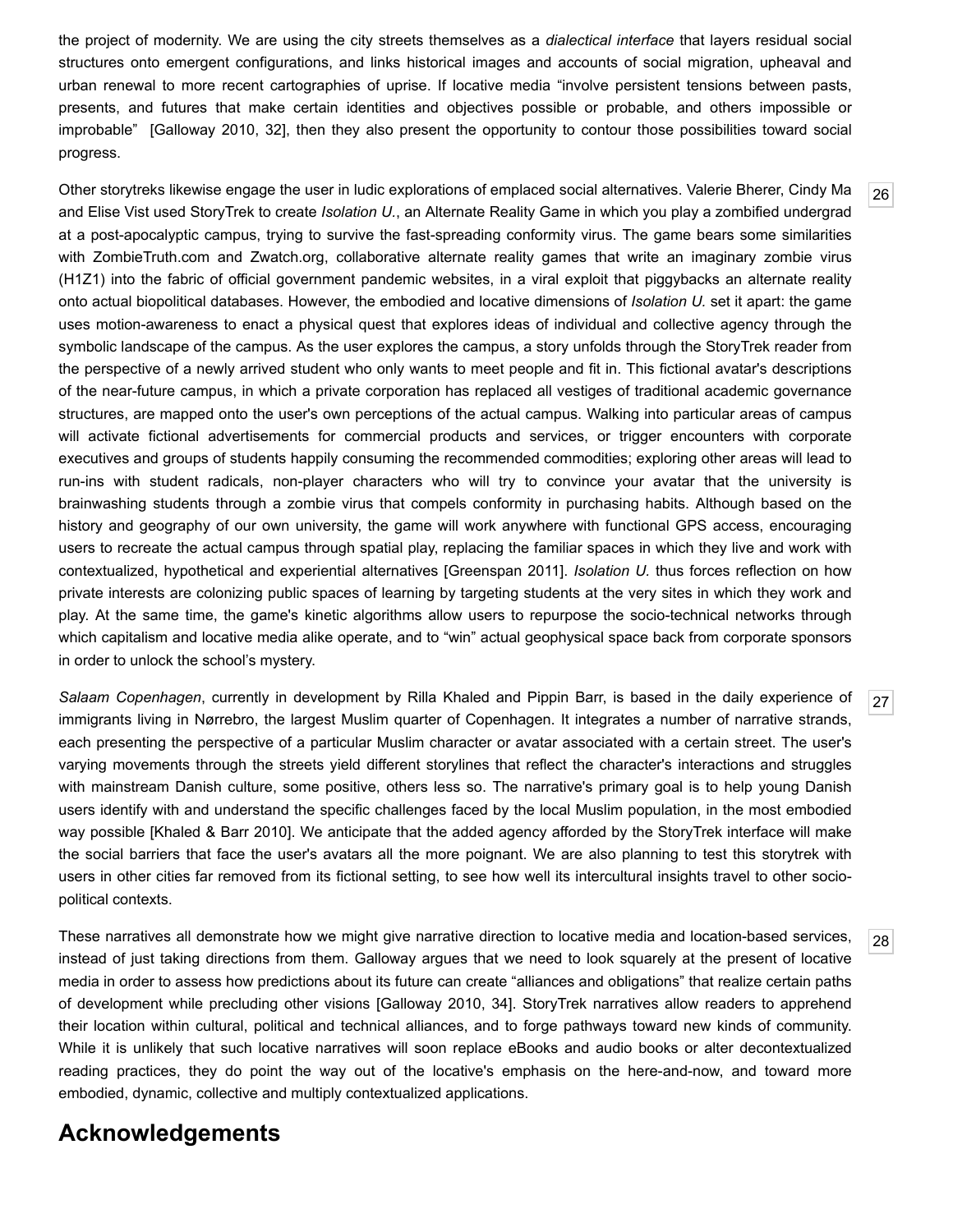<span id="page-12-16"></span>I am indebted to the StoryTrek design team, Pippin Barr, Robert Biddle, Chris Eaket and Rilla Khaled, as well as the [29](#page-12-16) Social Sciences and Humanities Research Council of Canada for their generous support of our research.

#### **Notes**

<span id="page-12-4"></span>[1] Although interesting advances have been made with interactive audiobooks [[Röber et al. 2006\]](#page-14-2), there are also signs that mobile technologies are starting to explore new conceptions of the literary. For instance, *Electric Literature*, a bi-monthly literary anthology billed as the first literary app for iPhone, features animated trailers for stories as well as Single Sentence Animations, a mode of cinematic ekphrasis in which artists interpret a single sentence from a featured author's text; and Simon & Schuster has issued similarly "enhanced" ebooks for the iPad that embed scalable video within the text. eBook publishers have yet to explore the locative dimension, however.

<span id="page-12-8"></span>[2] Of course, reading is never actually a "placeless" phenomenon. New research into the cultural geographies of specific reading locales offers some evidence that the supposed "placelessness" of reading may depend upon its exact opposite: that is, privileged access to specific sites of reading as well as the leisure time in which to visit those sites. For example, in her study of the reading habits of young adults in a rural Canadian community, Paulette Rothbauer shows that for rural youth with no access to sites of reading or clear articulations to a local print culture, reading is literally a placeless activity that occurs outside of any reading community.

<span id="page-12-10"></span>[3] This limitation perhaps explains the technical and conceptual reliance of rich locative narrative works such as 34N113W, John Klima's Saint Joe or Teri Rueb's TRACE on linear modes of transportation (be it subways, trains or hiking trails) for narrative constraint.

#### **Works Cited**

<span id="page-12-6"></span>**Amazon.com** Amazon. *Kindle, Wi-Fi, Graphite, 6" Display with New E Ink Pearl Technology*. <http://www.amazon.com/Kindle-Wireless-Reader-Wifi-Graphite/dp/B002Y27P3M>.

<span id="page-12-13"></span>**Barr 2008** Barr, Pippin. *Crisis 22*. Ottawa: Hypertext and Hypermedia Lab, 2008.

- <span id="page-12-7"></span>**Benton 2000** Benton, Megan L. *Beauty and the Book: Fine Editions and Cultural Distinction in America*. New Haven: Yale University Press, 2000.
- <span id="page-12-12"></span>**Bernstein 2003** Bernstein, Mark. *Patterns of Hypertext*. Eastgate Systems. <http://www.eastgate.com/patterns/Patterns.html>.
- **Bherer et al. 2009** Bherer, Val, Cindy Ma and Elise Visit. *Isolation U*. Ottawa: Carleton University Hypertext and Hypermedia Lab, 2009.
- <span id="page-12-15"></span>**Bogost 2007** Bogost, Ian. *Persuasive Games: The Expressive Power of Videogames*. Cambridge: MIT Press, 2007.
- **Boluk & Lenz 2011** Boluk, Stephanie, and Wylie Lenz, eds. *Generation Zombie: Essays on the Living Dead in Modern Culture*. Jefferson: McFarland Press, 2011.
- <span id="page-12-3"></span>**Bull 2005** Bull, Michael. "No Dead Air! The iPod and the Culture of Mobile Listening". *Leisure Studies* 24: 4 (2005), pp. 343-355.
- <span id="page-12-0"></span>**Eaket 2008** Eaket, Chris. "Project [murmur] and the Performativity of Space". *Theatre Research in Canada* 29: 1 (2008), pp. 29-50. [http://www.lib.unb.ca/Texts/TRIC/vol29 \\_1/tric29\\_1art02.pdf.](http://www.lib.unb.ca/Texts/TRIC/vol29%20_1/tric29_1art02.pdf)
- <span id="page-12-14"></span>**Emmott 1998** Emmott, Catherine. " Situated Events in Fictional Worlds: The Reader's Role in Context Construction". *European Journal of English Studies* 2: 2 (1998), pp. 175-194.
- <span id="page-12-5"></span>**Evans 2010** Evans, Bob. "Steve Jobs Torpedoes Another Stale Model". *Information Week* (February 15 2010), pp. 8-8.
- <span id="page-12-9"></span>**Galloway 2010** Galloway, Anne. "Locating Media Futures in the Present; Or How to map Emergent Associations & Expectations". *Aether: The Journal of Media Geography* 5A (2010), pp. 27-36.
- <span id="page-12-1"></span>**Gerrig 1993** Gerrig, Richard J. *Experiencing Narrative Worlds: On the Psychological Activities of Reading*. New Haven: Yale University Press, 1993.
- <span id="page-12-11"></span>**Giles et al. 2009** Giles, Thierry, Michael Marianek and Sarah K. Freidel. "URBAN ENCOUNTER: Location-Based Collective Storytelling". Presented at *MobileHCI'09 (Bonn, Germany)*, sponsored by (September 15-18 2009).
- <span id="page-12-2"></span>**Green 2004** Green, Melanie C. "Transportation Into Narrative Worlds: The Role of Prior Knowledge and Perceived Realism". *Discourse Processes* 38: 2 (2004), pp. 247-266.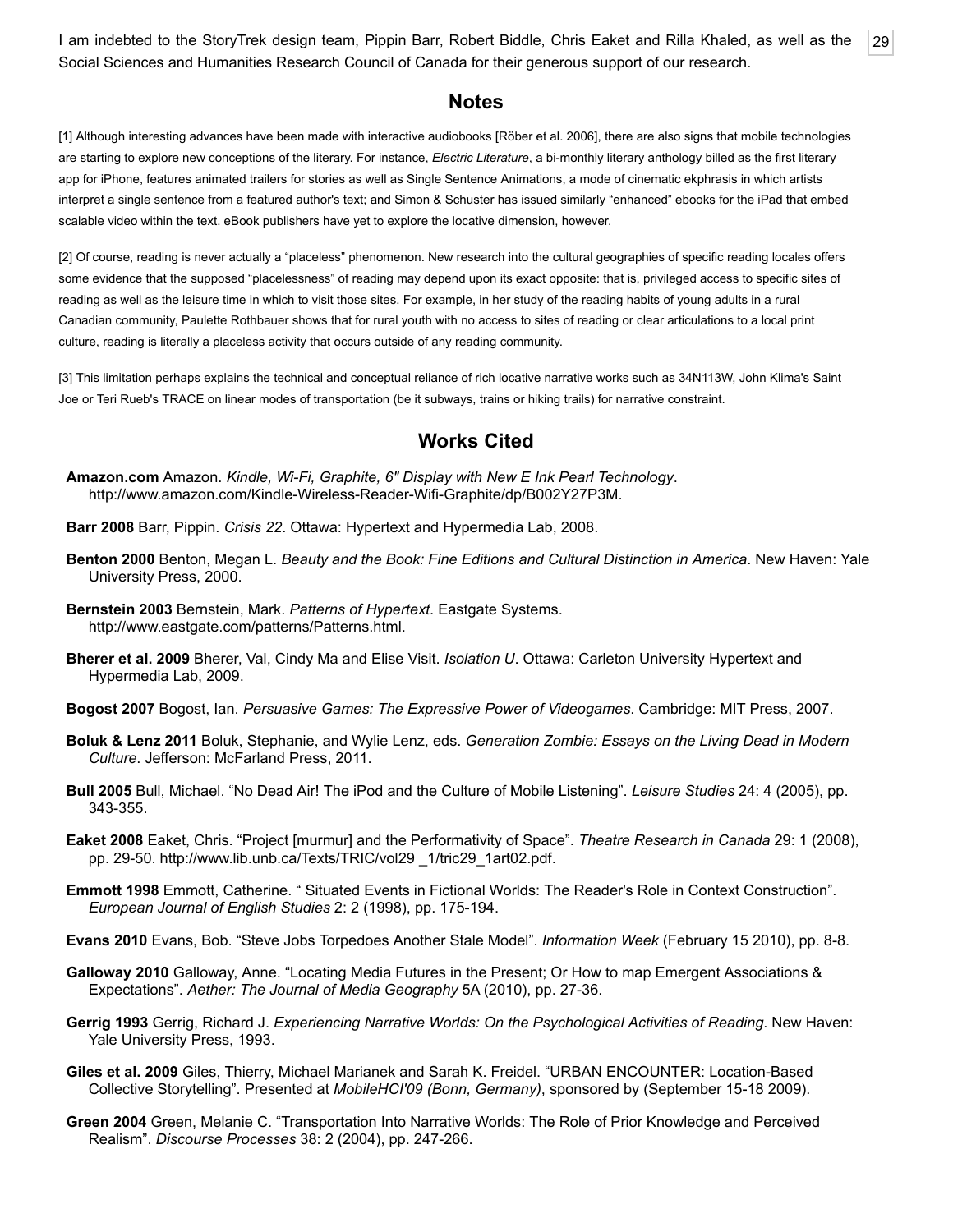- <span id="page-13-7"></span>**Green et al. 2004** Green, Melanie C., Timothy C. Brock and Geoff F. Kaufmann. "Understanding Media Enjoyment: The Role of Transportation into Narrative Worlds". *Communication Theory* 14: 4 (2004), pp. 311-327.
- <span id="page-13-20"></span>**Greenspan 2011** Greenspan, Brian. "A Brain is a Terrible Thing to Waste: Isolation U. and the Campus Zombie". In Stephanie Boluk and Wylie Lenz, eds., *Generation Zombie: Essays on the Living Dead in Modern Culture*. Jefferson: McFarland Press, 2011.
- <span id="page-13-19"></span>**Harvey 2000** Harvey, David. *Spaces of Hope*. Berkeley: University of California Press, 2000.
- <span id="page-13-12"></span>**Hayles 2005** Hayles, N. Katherine. *My Mother Was a Computer: Digital Subjects and Literary Texts*. Chicago: University of Chicago Press, 2005.
- <span id="page-13-13"></span>**Hight 2010** Hight, Jeremy. "Locative Narrative, Literature and Form". In Jörgen Schäfer and Peter Gendolla, eds., *Beyond the Screen: Transformations of Literary Structures, Interfaces and Genres*. pp. 317-330.
- <span id="page-13-21"></span>**Khaled & Barr 2010** Khaled, Rilla, and Pippin Barr. *Salaam Copenhagen*. Storytrek, Copenhagen: IT Copenhagen, 2010.
- **Klima 2006** Klima, John. *Saint Joe*. 2006. [http://2006.01sj.org/ content/view/53/49](http://2006.01sj.org/%20content/view/53/49).
- <span id="page-13-3"></span>**Knowlton et al. a** Knowlton, Jeff, Naomi Spellman and Jeremy Hight. *34 North 188 West: Mining the Urban Landscape*. [http://www.34n118w.net/34N.](http://www.34n118w.net/34N)
- <span id="page-13-14"></span>**Knowlton et al. b** Knowlton, Jeff, Naomi Spellman and Brandon Stow. *The Interpretive Engine for Various Places on Earth*. [http://engine.34n118w.net](http://engine.34n118w.net/).
- <span id="page-13-2"></span>**Løvlie 2009** Løvlie, Anders Sundnes. "Poetic Augmented Reality: Place-bound Literature in Locative Media". Presented at *The 13th International MindTrek Conference: Everyday Life in the Ubiquitous Era, Tampere, Finland* (2009).
- <span id="page-13-18"></span>**Marin 1984** Marin, Louis. *Utopics: The Semiological Play of Textual Spaces*. Translated by Robert A. Vollrath. New York: Humanity Books, 1984.
- <span id="page-13-5"></span>**Miall & Dobson 2001** Miall, David S., and Teres Dobson. "Reading Hypertext and the Experience of Literature". *Journal of Digital Information* 2: 1 (2001). <http://journals.tdl.org/jodi/article/viewArticle/35>.
- <span id="page-13-1"></span>**Micallef et al. 2003** Micallef, Shawn, Gabe Sawhney and James Roussel. *[murmur]*. Toronto.
- <span id="page-13-11"></span>**Mitchell 1996** Mitchell, William J. *City of Bits: Space, Place, and the Infobahn*. Cambridge: MIT Press, 1996.
- <span id="page-13-17"></span>**Murray 1997** Murray, Janet. *Hamlet on the Holodeck: The Future of Narrative in Cyberspace*. New York: Free Press, 1997.
- <span id="page-13-8"></span>**Ong 2002** Ong, Walter. *Orality and Literacy: The Technologizing of the Word*. London and New York: Routledge, 2002.
- <span id="page-13-9"></span>**Philips 2007** Philips, Deborah. "Talking Books: The Encounter of LIterature and Technology in the Audio Book". *Convergence* 13: 3 (2007), pp. 293-306.
- <span id="page-13-6"></span>**Pope 2006** Pope, James. "A Future for Hypertext Fiction". *Convergence* 12: 4 (2006), pp. 447-465.
- <span id="page-13-10"></span>**Pressman 2007** Pressman, Aaron. *Buy Amazon – Kindle is the iPod of Books*. *Bloomberg Businessweek*. 2007. http://www.businessweek.com/ investing/insights/blog/archives/2007/11/buy\_amazon -\_kindle\_is\_the\_ipod\_of books.html.
- <span id="page-13-0"></span>**Proboscis** Proboscis. *Urban Tapestries*. [http://proboscis.org.uk/projects/urban-tapestries.](http://proboscis.org.uk/projects/urban-tapestries)
- <span id="page-13-4"></span>**Raley 2010** Raley, Rita. "Walk This Way: Mobile Narrative as Composed Experience". In Jörgen Schäfer and Peter Gendolla, eds., *Beyond the Screen: Transformations of Literary Structures, Interfaces and Genres*. pp. 299-316.
- **Rothbauer 2009** Rothbauer, Pauline. "Exploring the Placelessness of Reading Among Older Teens in a Canadian Rural Municipality". *Library Quarterly* 79: 4 (2009), pp. 465-483.
- **Rueb 1996** Rueb, Teri. *TRACE: a memorial environmental sound installation*. Yoho National Park, British Columbia: 1996. [http://www. terirueb.net/trace/index.html.](http://www.%20terirueb.net/trace/index.html)
- **Rueb 2005** Rueb, Teri. *itinerant*. Boston: 2005. [http://www. turbulence.org/Works/itinerant](http://www.%20turbulence.org/Works/itinerant).
- <span id="page-13-16"></span>**Ryan 1980** Ryan, Marie-Laure. "Fiction, Non-Factuals, and the Principle of Minimal Departure". *Poetics* 9 (1980), pp. 403- 422.
- <span id="page-13-15"></span>**Ryan 2004** Ryan, Marie-Laure. "Cyberspace, Cybertexts, Cybermaps". *Dichtung Digital* (2004). <http://www.brown.edu/Research/dichtung-digital/2004/1-Ryan.htm>.